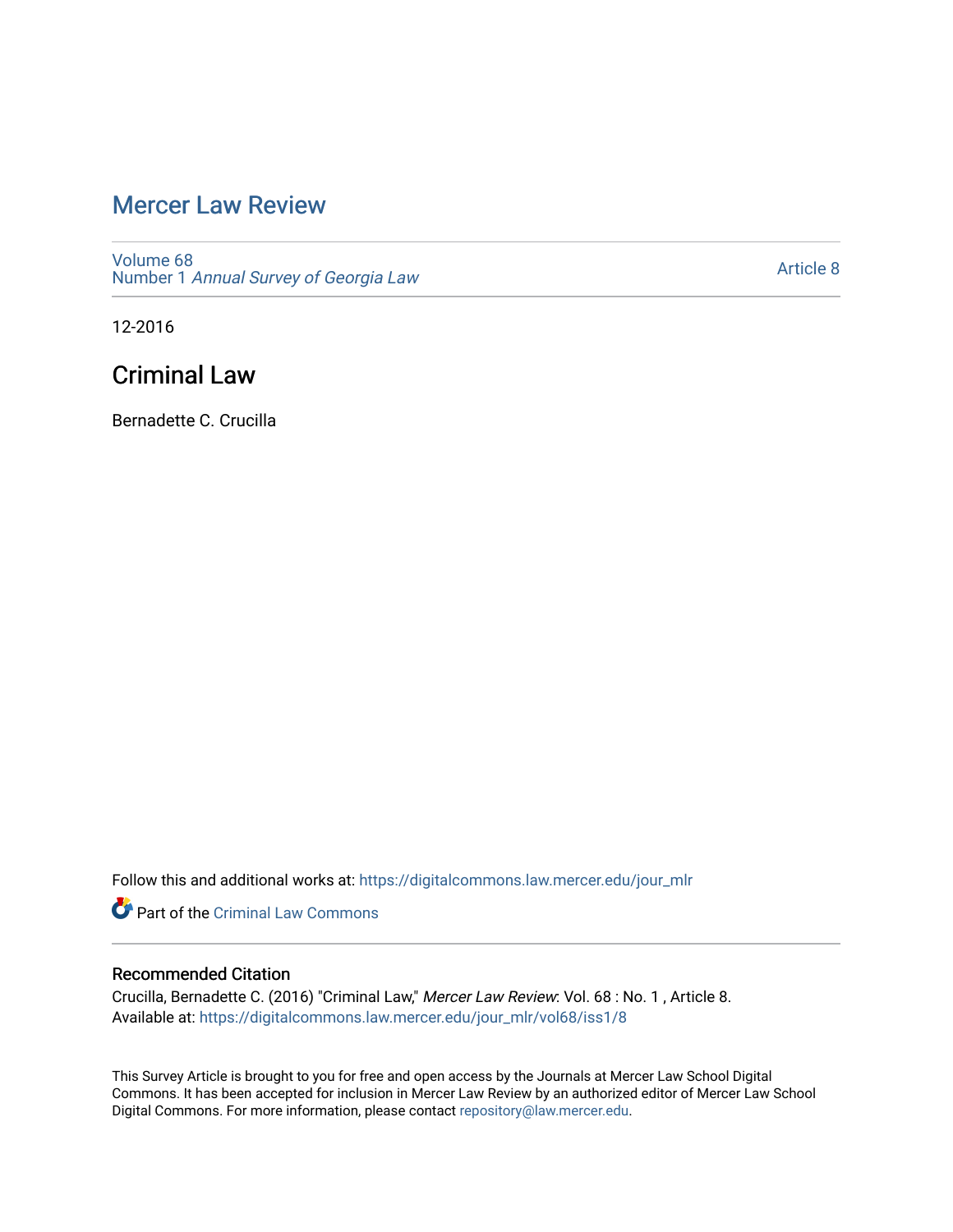# **Criminal Law**

# **by Bernadette C. Crucilla\***

# **I.** INTRODUCTION

As in prior periods, this year's survey of criminal law will include only a few of the most significant cases and statutory amendments. Due to the constant evolution of criminal laws in our society, it is simply not practical to attempt to make note of every legal development.<sup>1</sup>Therefore, the discussion is limited to those changes that will have the widest application and interest to criminal law practitioners for the period from June **1, 2015** through May **31, 2016.**

#### II. STATUTORY **CHANGES**

As usual, statutory changes in this survey period correlate closely with the times in which we live. These changes include loosening renewal requirements for firearms carry licenses, permitting law enforcement use of concealed surveillance devices inside homes, legalizing medical marijuana oil, and the usual and customary accessions to Georgia's library of crime. Each will be discussed in turn.

# *A. Firearms, Concealed Surveillance, and Witness Identification*

The renewal process for firearms carry permits was expanded this year. For example, a carry permit holder is now allowed to renew his or her license **if** there are ninety or fewer days remaining before the expiration of a current carry license or **if** thirty or fewer days have passed since

**<sup>\*</sup>** Owner/Attorney, Crucilla Law Firm **LLC,** Macon, Georgia. University of South Florida (B.A., **1993);** Mercer University, Walter F. George School of Law **(J.D.,** cum laude, **1996).** Member, State Bar of Georgia; Member, American Bar Association; Member, Georgia Association of Criminal Defense Lawyers; Member, Macon Bar Association; Member, National Innocence Network (Shaken Baby Division); Master, Bootle Inn of Court.

**<sup>1.</sup>** For an analysis of Georgia criminal law during the prior survey period, *see* Bernadette **C.** Crucilla, *Criminal Law, Annual Survey of Georgia Law,* **67** MERCER L. REV. **31 (2015).**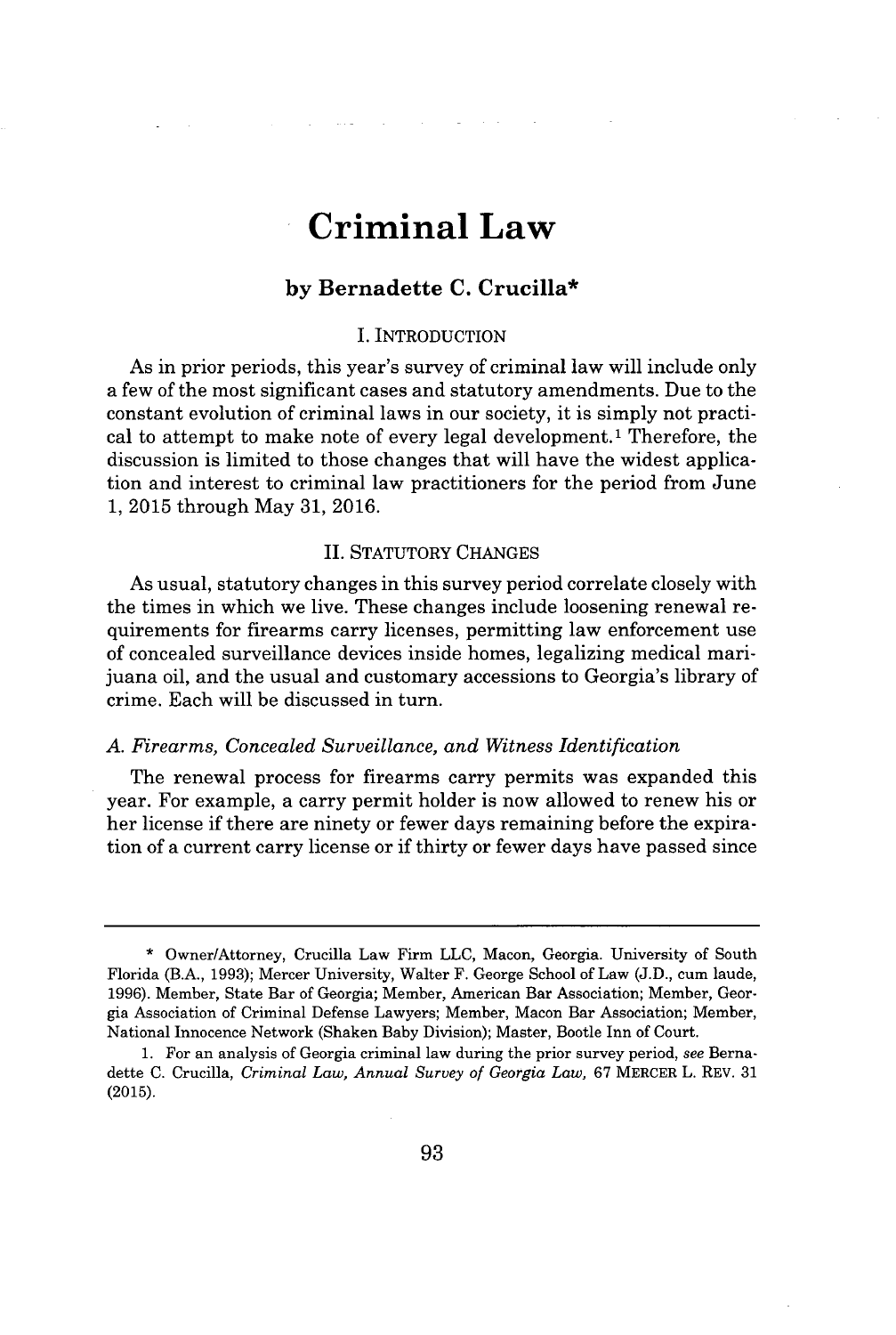# *MERCER LAW REVIEW* 94 [Vol. **68**

the expiration of said license.<sup>2</sup> Further, the mere presentation of a carry license set to expire shall be prima facie evidence to any probate judge that the fingerprints of the holder are on file with the judge who issued the license, and the judge shall need merely to request a nonfingerprint based criminal records check within five days.<sup>3</sup>This streamlines the criminal records check process for the applicant so that new fingerprint cards do not need to be obtained every time a renewal license is sought.<sup>4</sup>

Furthermore, in order to ensure court records are kept up to date, the statute now mandates all judges presiding over a case wherein a felony conviction results to inquire at sentencing whether the person holds a weapons carry license.<sup>5</sup>**If so,** then he or she must notify the judge who issued the license of the change in conviction status such that the individual will not be erroneously issued another permit.<sup>6</sup>

Concealed surveillance laws have been updated such that law enforcement officials (or their agents, such as confidential informants) can now freely record the actions of a person if taken in the presence of the law enforcement officer or agent, even where such activities occur in a private place such as a residence.<sup>7</sup>This will make it a lot easier for law enforcement officials to record controlled drug buys.<sup>8</sup>

The Georgia General Assembly has also required all law enforcement agencies conducting live or photo line ups or show ups<sup>9</sup> to adopt written policies<sup>10</sup> to help standardize such procedures and reduce suggestibility. <sup>11</sup>

2. *See Ga.* H.R. Bill 492 **§ 6,** Reg. Sess., **2015** Ga. Laws **805** (codified at **O.C.G.A. § 16-** 11-129(a) (2011 **&** Supp. **2016)).**

**3.** *Id.*

4. *Id.*

**5.** Ga. H.R. Bill 492 **§ 6, 2015** Ga. Laws **807-10** (codified at **O.C.G.A. §** 16-11-129(e)(2) (2011 **&** Supp. **2016)).**

**6.** *Id.*

**7** Ga. **S.** Bill 94 **§§** 1-2, Reg. Sess., **2015** Ga. Laws 1046, 1047 (codified at **O.C.G.A. §§ 16-11-60, -62** (2011 **&** Supp. **2016)).**

**8** *Id.*

**9** *An* identification procedure in which a witness is presented with a single individual. **O.C.G.A. § 17-20-1** (Supp. **2016).**

**10** Policies shall include having a witness who does not know the suspect, photos placed in folders and shuffled, using a minimum number of fillers, obtaining any identification in a witness' own words, etc. **O.C.G.A. § 17-20-2** (Supp. **2016).**

**11.** Ga. **S.** Bill 94 **§** 4, Reg. Sess., **2015** Ga. Laws 1048-49 (codified at **O.C.G.A. § 17-20-** 2 (Supp. **2016)).**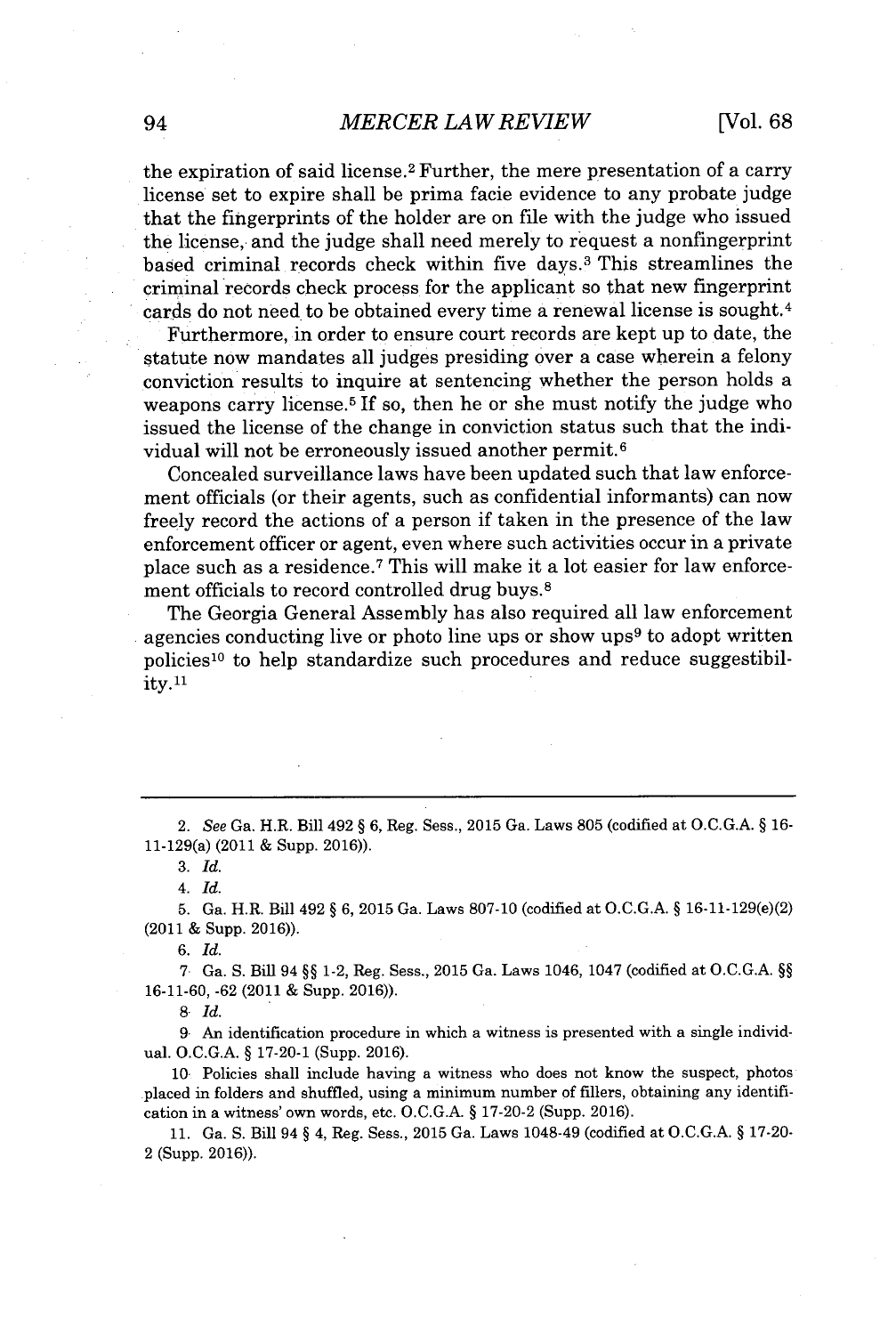## *B. Medical Marijuana Oil*

With the enactment of "Haleigh's Hope Act,"<sup>12</sup> medical marijuana oil is now legal in the state of Georgia.1<sup>3</sup>More specifically, it is now legal to have up to twenty fluid ounces of marijuana-extract oil containing a relatively low amount of tetrahydrocannabinol **(THC)** if it has been prescribed by a physician and is in a pharmaceutical container.<sup>14</sup> Low-THC oil is defined as an oil that contains no more than five percent **by** weight of **THC,** which is the main psychedelic ingredient in marijuana. **15** Possession of such an amount without a prescription is a misdemeanor.<sup>16</sup>

One can obtain the necessary prescription for low-THC oil for the treatment of any of the following medical conditions: **(A)** cancer, if end stage or the treatment produces wasting or recalcitrant nausea and vomiting; (B) amyotrophic lateral sclerosis, if severe or end stage; **(C)** seizure disorders, if related to epilepsy or head injury; **(D)** multiple sclerosis, if severe or end stage; **(E)** Crohn's disease; (F) mitochondrial disease; **(G)** Parkinson's disease, if severe or end stage; and (H) sickle cell disease, if severe or end stage.<sup>17</sup>

**A** person who possesses more than twenty fluid ounces or one who manufactures, distributes, dispenses, sells or possesses with intent to distribute low-THC oil is guilty of a felony that carries one to ten years in prison.<sup>18</sup> There are also ranges of punishments tied specifically to the amount of **THC** oil possessed (or distributed) all the way up to a trafficking amount. **<sup>19</sup>**

#### *C. New Crimes or Sentencing Changes*

As in previous years, the legislature has added to Georgia's library of crime this survey period. When it was not outright adding crimes, the General Assembly was making enhancements to the sentencing structure of existing crimes.

- **15. O.C.G.A.** *§* **16-12-190** (Supp. **2016).**
- **16 O.C.G.A.** *§* 16-12-191(a)(2).
- **17. O.C.G.A.** *§* **31-2A-18** (Supp. **2016).**
- **18. O.C.G.A.** *§* 16-12-191(c).

**19. O.C.G.A.** *§§* 16-12-191(c), **(d).** Possession of **160** or more fluid ounces is considered trafficking, with **160** to **31,000** fluid ounces carrying five to ten years in prison, **31,000** to 154,000 fluid ounces carrying seven to fifteen years in prison, and 154,000 or more fluid ounces carrying ten to twenty years in prison. These sentences also include fines up to **\$1** million. *Id.*

<sup>12.</sup> Ga. H.R. Bill **1** *§* 1-2, Reg. Sess., **2015** Ga. Laws 49, 50-54 (codified at **O.C.G.A.** *§§* **16-12-190** to **-191** (Supp. **2016)).**

**<sup>13</sup> O.C.G.A.** *§§* **16-12-190, 191.**

<sup>14.</sup> **O.C.G.A.** *§* **16-12-191.**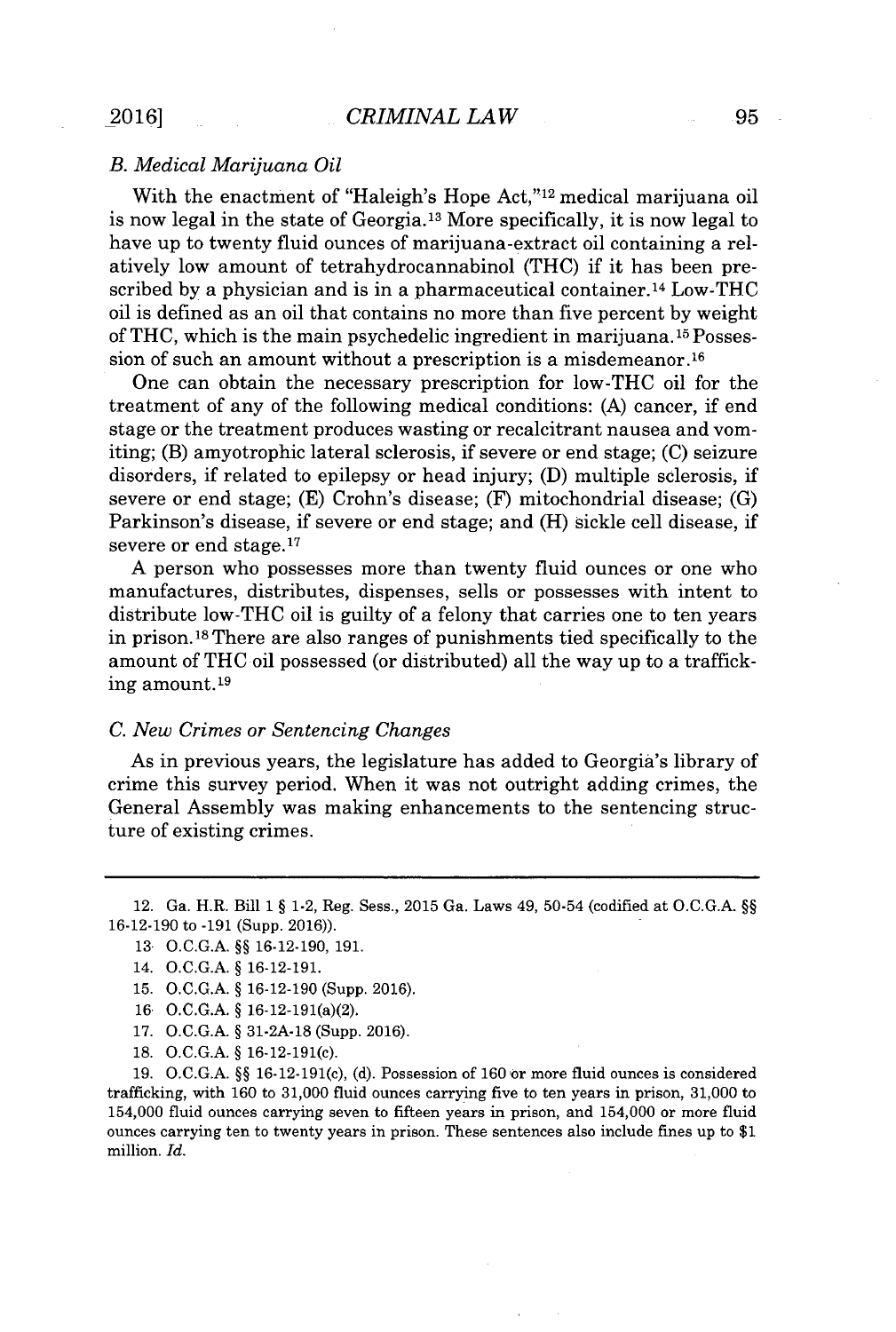# **1. Terroristic Threats and Acts**

The commission of a terroristic threat used to be a felony.<sup>20</sup> Now, however, the making of such a threat shall be a misdemeanor unless the threat "suggest[s] the death of the threatened individual," in which case it shall be a felony and shall carry a sentence of one to five years in prison.<sup>21</sup> Interestingly, when the threat is to retaliate for (or intimidate anyone from) attending a judicial proceeding or for providing any official information about a crime, the punishment shall increase to five to twenty years in prison.<sup>22</sup>

#### 2. Criminal Street Gangs

The Criminal Street Gang Statute<sup>23</sup> has been amended to increase penalties from a maximum of fifteen years up to twenty years in prison.<sup>24</sup> In addition, a new section provides that any person who violates the gang statute **by** giving an inmate a weapon, drugs, cell phone, or any other contraband shall face a prison term of two to twenty years that will run consecutively to any other sentence. <sup>25</sup>Additional portions of the statute increased punishment for holding a leadership position in or for organizing a gang. <sup>26</sup>

Some additional changes of note make the already-liberal evidentiary provisions even more expansive, providing that evidence of a prior conviction of any gang member for any crime under the gang statute shall be admissible against any other member of the gang, and it will not be subject to any of the restrictions of the hearsay statute.<sup>27</sup>

#### **3.** Incest

Incest prohibitions have now also been expanded to include relations by half-blood.<sup>28</sup> For example, half and whole-blood grandparent and grandchild are now included, as are half and whole-blood aunts and uncles and their respective nieces or nephews. <sup>29</sup>

- **23. O.C.G.A. §16-15-4(k)** (2011 **&** Supp. **2016).**
- 24. **O.C.G.A. § 16-15-4(k)(1).**

**25. O.C.G.A. § 16-15-4(k)(2).** Also, no portion of the minimum shall be suspended, stayed, probated, deferred, or withheld. *Id.*

- **26. O.C.G.A. §§ 16-15-4(d), (k)(3)** (2011 **&** Supp. **2016).**
- **27. O.C.G.A. § 16-15-9** (2011 **&** Supp. **2016).**
- **28. O.C.G.A. § 16-6-22** (2011 **&** Supp. **2016).**
- **29.** *Id.*

<sup>20.</sup> *See* **O.C.G.A. §** 16-11-37(c) (2011 **&** Supp. **2016).**

<sup>21.</sup> Ga. H.R. Bill **874 §** 2, Reg. Sess. **(2016)** (codified at **O.C.G.A. § 16-11-37** (2011 Supp. **2016)).**

<sup>22.</sup> **O.C.G.A.** §16-11-37(e) (Supp. **2016).**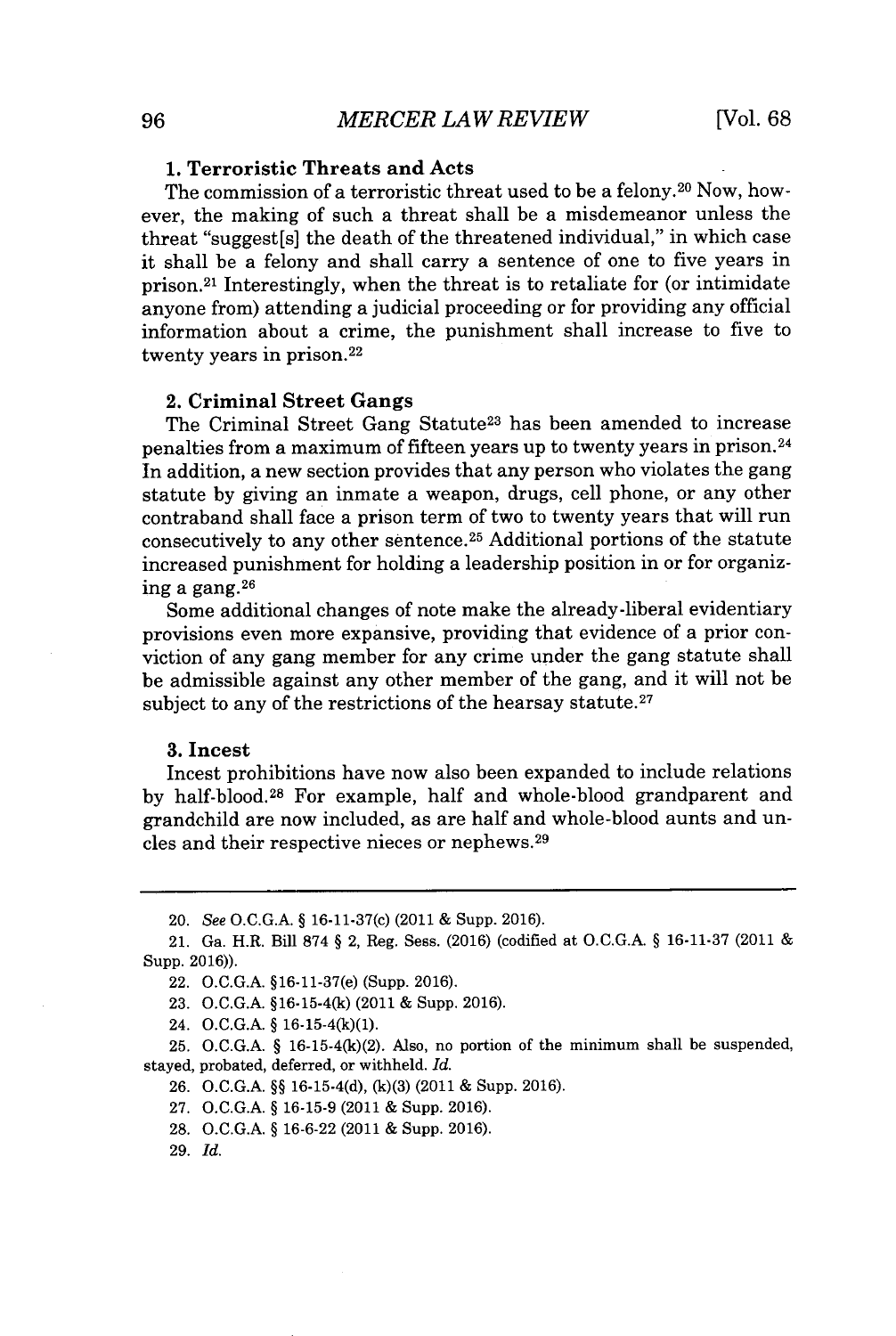#### 4. Harassing Phone Calls

The statutory prohibition against harassing phone calls has also been expanded to include all harassing communications, whether **by** telecommunication, email, text-messaging, or any other form of electronic communication. <sup>30</sup>It is correspondingly now entitled "Harassing Communications" rather than "Harrassing Phone Calls."<sup>31</sup> In addition, the venue requirements have changed. Proper venue shall now be in the county where the communication either originated or was received.<sup>32</sup>

# **5.** Law Enforcement Animals

Last year's expansion of the animal cruelty statutes extended into this year to apply to law enforcement animals including police dogs, police horses, or "any other animal trained to support a peace officer, fire department or state fire marshal in performance of law enforcement duties."<sup>33</sup> Similarly to the animal cruelty statutes, the penalties range in degree from "harming a law enforcement animal in the first degree" (for intentionally causing the death of a law enforcement animal) which is a felony and carries a possible prison sentence of eighteen months to five years, all the way down to "harming a law enforcement animal in the fourth degree" (for intentionally causing injury to the animal), which is a misdemeanor of a high and aggravated nature, and carries possible imprisonment of twelve months and a fine. <sup>34</sup>

**All** degrees of harming a law enforcement animal require that the animal be in the performance of its official duties.<sup>35</sup> The statute also requires the payment of restitution to the agency harmed **by** the action.36

## III. **CASE** LAw **CHANGES**

As in previous years, this period was also significant for its activity in the appellate courts. Although there is no particular way to neatly categorize the case law developments, some of the more significant or interesting changes are set forth below.

**<sup>30.</sup>** Ga. **S.** Bill **72 §** 2-1, Reg. Sess., **2015** Ga. Laws 203-04 (codified at **O.C.G.A. § 16-11-** 39.1(a) (2011 **&** Supp. **2016)).**

**<sup>31.</sup> O.C.G.A. § 16-11-39.1** (2011 **&** Supp. **2016).**

**<sup>32.</sup> O.C.G.A. §** 16-11-39.1(c).

**<sup>33.</sup> O.C.G.A. §** 16-11-107(a)(3.2) (2011 **&** Supp. **2016).**

<sup>34.</sup> **O.C.G.A. §§** 16-11-107(b)-(e) (2011 **&** Supp. **2016).**

**<sup>35</sup>** *Id.*

**<sup>36</sup> O.C.G.A. § 16-11-107(f)** (Supp. **2016).**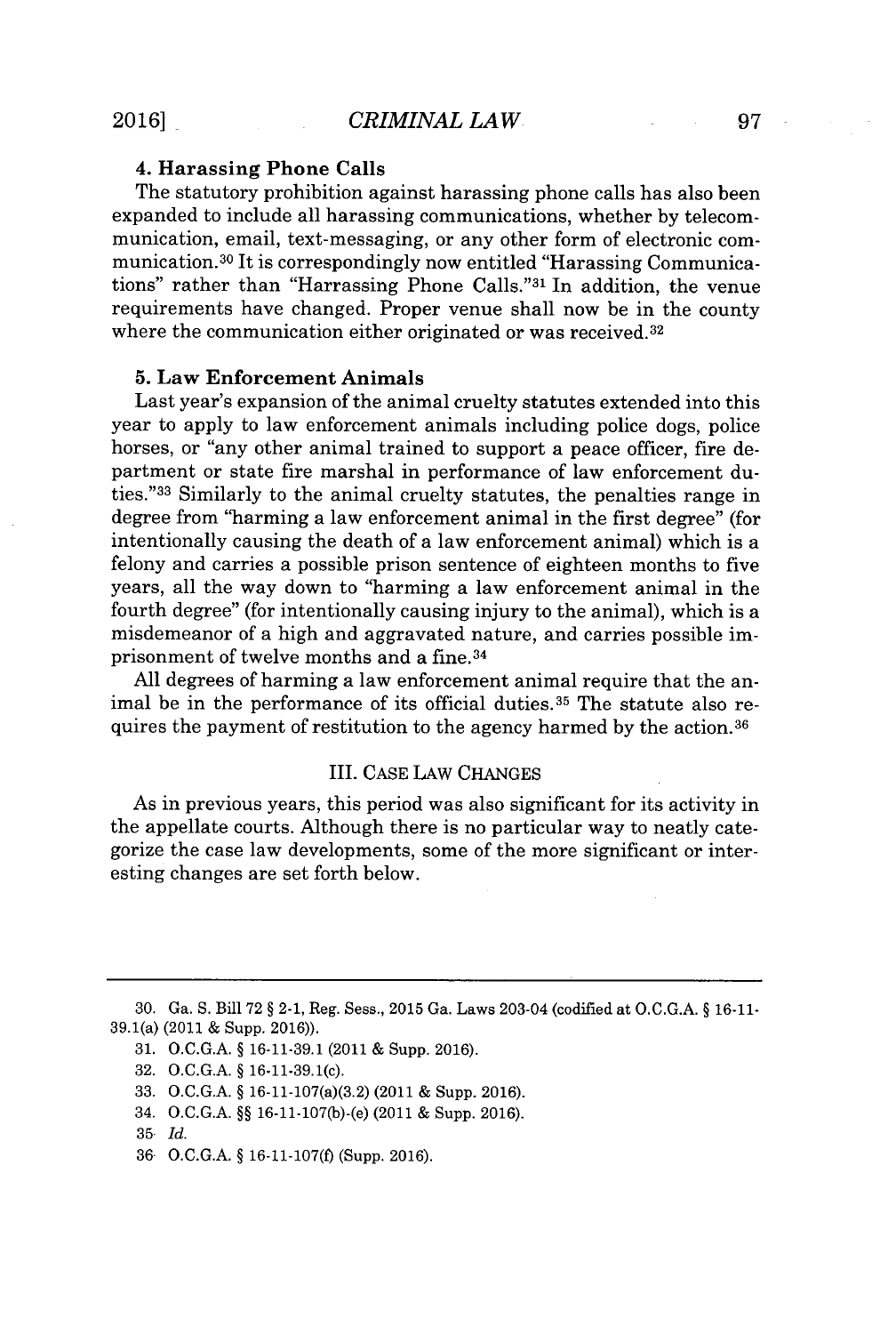#### *A. Insanity Defense and Attorney-Client Privilege*

In a matter of first impression, the Georgia Supreme Court ruled that merely raising the insanity defense does not waive the attorney-client privilege where the evaluating experts "neither serve as a witness at trial nor provide any basis for the formulation of other experts' trial testimony."<sup>37</sup>

In *Neuman v. State,<sup>38</sup>*the defendant was indicted and tried for shooting to death the husband of the woman with whom he was having an affair while the husband was outside of his son's daycare center. The defense contracted with both a psychologist, Dr. Peter Thomas, and a forensic psychiatrist, Dr. Julia Rand Dorney, to provide an initial evaluation of the defendant's psychological issues and report back to the attorneys. Based upon these reports, the attorneys then hired an expert to conduct his own forensic evaluation and to testify at trial.<sup>39</sup>

At trial, the defendant's trial experts testified that the defendant suffered from long standing "bipolar disorder with psychosis" and delusions making him "incapable of distinguishing right and wrong."<sup>40</sup> Upon learning that the defendant had met with both Drs. Thomas and Rand Dorney, the State subpoenaed the records concerning their evaluations and interviews, over the defendant's objection. The trial court conducted an incamera inspection and then turned over the records to the State. Although they never intended to have these doctors testify, in light of the courts' rulings on the evidence, the State decided to call the doctors as part of their case-in-chief.41 After a hotly-contested trial that included expert testimony from both sides, the jury rejected the insanity defense and found the defendant guilty but mentally ill.<sup>42</sup> The defendant appealed, and the supreme court reversed the trial court, ordering a retrial.<sup>43</sup>Again, since the initial experts were not hired to testify at trial nor provide any basis for the formulation of other experts' trial testimony,

42. *Id.* at **501-02, 773 S.E.2d** at **718.** The State used the Thomas and Rand Dorney records in its rebuttal case and put forth its own experts to opine that the defendant was malingering and was "faking" mental illness. *Id.* at **502, 773 S.E.2d** at **718.**

43. *Id.* at **501, 773 S.E.2d** at **718** (holding the trial court erred **by** admitting evidence protected **by** the attorney-client privilege).

**<sup>37</sup>** Neuman v. State, **297** Ga. **501,** 503-04, **773 S.E.2d 716, 719-20 (2015).**

**<sup>38 297</sup>** Ga. **501, 773 S.E.2d 716 (2015).**

**<sup>39.</sup>** *Id.* at **501-03, 773 S.E.2d** at **718-19.** Based on this expert's evaluation, the defendant changed his plea to not guilty **by** reason of insanity. *Id.*

<sup>40.</sup> *Id.* at **502, 773 S.E.2d** at **718.**

<sup>41.</sup> *Id.* at **502-03, 773 S.E.2d** at **718-19.** The State argued that merely raising the insanity defense waived the attorney-client privilege as to revealing the experts' records. The trial court agreed. *Id.* at **503, 773 S.E.2d** at **719.**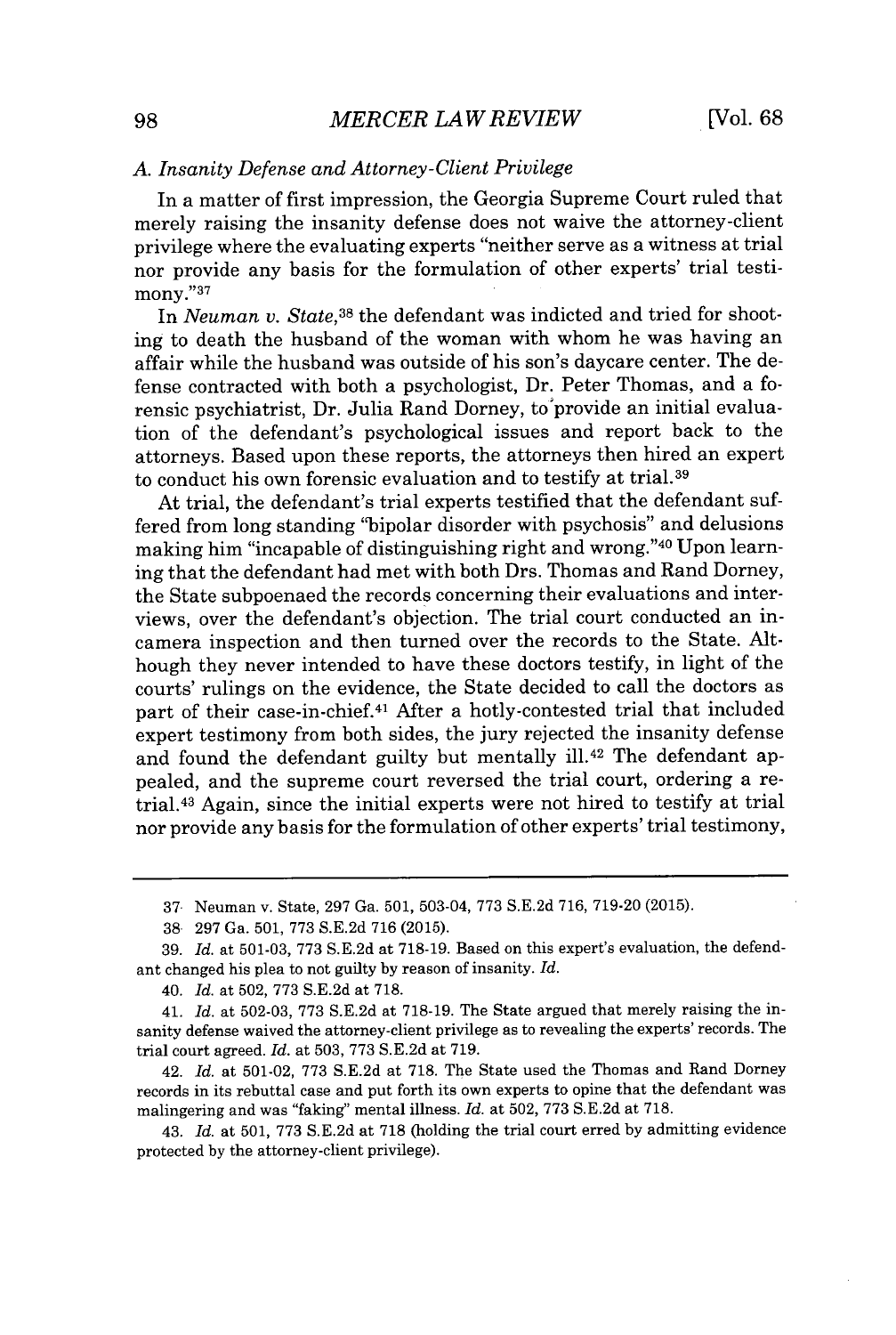the attorney-client privilege was not waived as to them, and the records should not have been released to the prosecutor. <sup>44</sup>

#### *B. Minor's Consent Issues*

In two cases this survey period, a minor's consent was at issue: first in the context of a sexual battery case, and second, with respect to the recordation of a phone call.

In *Watson v. State,<sup>45</sup>*the supreme court took on the question of whether "the victim's age alone may conclusively establish the lack-of-consent element of sexual battery."<sup>46</sup> The defendant in *Watson* was tried for child molestation against his daughter, K.P., who was under the age of thirteen.<sup>47</sup>The trial court gave the jury instruction on the lesser-included offense of sexual battery, including the fact that "a victim under the age of **16** lacks the legal capacity to consent to sexual conduct." <sup>48</sup>The defendant objected to that instruction and was overruled.<sup>49</sup> After deliberations, the jury convicted Watson of two counts of sexual battery.<sup>50</sup> After the Georgia Court of Appeals affirmed the trial court's ruling,<sup>51</sup> the Georgia Supreme Court granted certiorari to review the propriety of the trial court's jury instruction on sexual battery.<sup>52</sup>

While the supreme court held that it is a correct statement of the law that a victim under sixteen lacks the capacity to consent to sexual conduct, in relation to the offense of sexual battery, it held the instruction given was erroneous.<sup>53</sup> The court thus reversed the judgment of the court of appeals on that issue.<sup>54</sup>In reaching its decision, the court reasoned that Georgia law provides a person under the age of sixteen lacks legal capacity to consent to *sexual* contact, but the offense of sexual battery does not require any *sexual* contact, only non-consensual, intentional physical contact with his or her intimate body parts.<sup>55</sup>Thus, it held the

- 47. *Id.* at **718, 777 S.E.2d** at **677.**
- 48. *Id.*
- 49. *Id.* at **718-19, 777 S.E.2d** at **677.**
- **50.** *Id.* at **718, 777 S.E.2d** at **677.**
- **51.** *See* Watson v. State, **329** Ga. **App.** 334, **765 S.E.2d** 24 (2014).
- **52.** *Watson,* **297** Ga. at **718, 777 S.E.2d** at **677.**
- **53.** *Id.*
- 54. *Id.*
- **55.** *Id.* at **720, 777 S.E.2d** at **677-78.**

*<sup>44.</sup> Id.* at **503, 506, 773 S.E.2d** at **719, 721.**

<sup>45.</sup> **297** Ga. **718, 777 S.E. 2d 677 (2015).**

*<sup>46.</sup> Id.* at **719, 777 S.E.2d** at **677**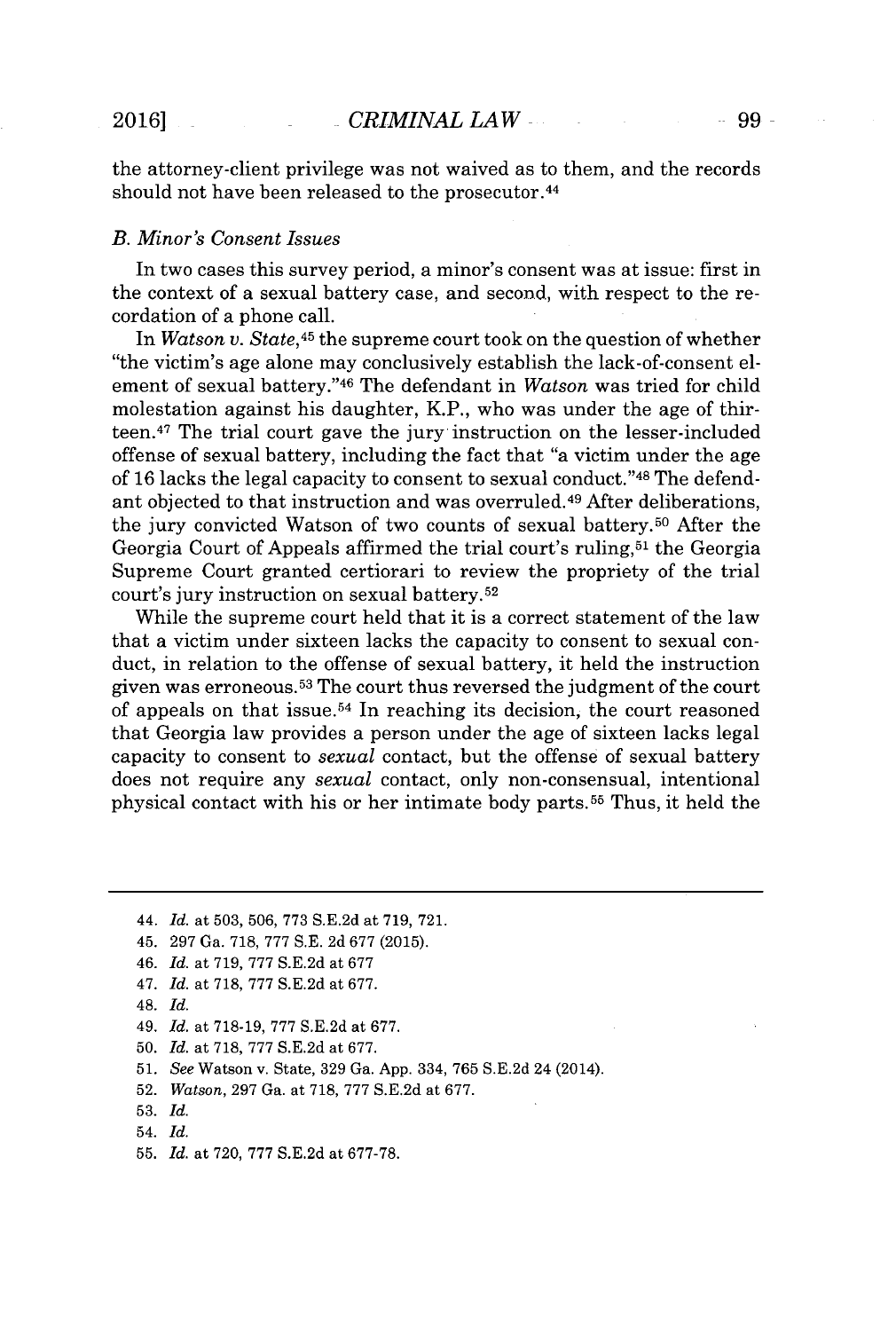State must prove the contact was without consent regardless of the vic- $\textrm{tim's age.}^{56}$ 

In *London v. State,<sup>57</sup>*the court of appeals analyzed the admission into evidence of a recorded phone conversation between the defendant, Bartholomew London, and his fifteen-year-old stepdaughter in a prosecution for child molestation and aggravated child molestation.<sup>58</sup> In that case, the court reviewed the Georgia statutes involving the prohibition against recording a telephone call and noted that an exception lies where one party to the call has given prior consent.<sup>59</sup>However, **O.C.G.A. § 16-11-**  $66(b)^{60}$  provides that when the conversation is with a minor under the age of eighteen, an order signed **by** a superior court judge must be obtained before the conversation can be recorded and divulged. $61$ 

In *London,* law enforcement officers had the victim (a fifteen-year-old child) record a phone conversation with the defendant in which the defendant discussed sexual acts perpetrated on the victim. The court allowed the State to introduce the tape at trial, despite the defendant's motion to suppress. Not surprisingly, the defendant was convicted.  $62$  On appeal, the court held that because the statute requires a court order, the fact that the child consented was not enough to satisfy this requirement.<sup>63</sup> The verdict was thus reversed with the express holding that the defendant could be retried because the evidence was sufficient to sustain the conviction. <sup>64</sup>

## *C. Other Crimes or Acts*

Two cases this survey period shed some light on what will be admitted into or excluded from evidence as "other crimes or acts" evidence, better known **by** practitioners as "Rule 404(b) evidence."<sup>65</sup>

- **61.** *London,* **333** Ga. **App.** at **335, 775 S.E.2d** at **789.**
- **62.** *Id.* at **332, 333-36, 775 S.E.2d** at **787, 788-89.**
- **63.** *Id.* at **336-37, 775 S.E.2d** at **790.**
- 64. *Id.* at **338, 775 S.E.2d** at **791.**

**65.** Beginning January **1, 2013,** the new Evidence Code applies to cases tried in Georgia. See Humphrey v. Williams, **295** Ga. **536,** 540 n.2, **761 S.E.2d 297, 302** n.2 (2014). Prior to that date, Rule 404(b) evidence was known as "similar transaction" evidence.

**<sup>56.</sup>** *Id. at* **720, 777 S.E.2d** at **678.**

**<sup>57. 333</sup>** Ga. **App. 332, 775 S.E.2d 787 (2015).**

**<sup>58.</sup>** *Id. at* **332, 775 S.E.2d** at **787.**

**<sup>59.</sup>** *Id. at* **334-35, 775 S.E.2d** at **788-89.** Thus, it is perfectly legal to record a phone call when the person who records it consents to the same. *See id.*

**<sup>60.</sup> O.C.G.A. § 16-11-66(b)** (2011).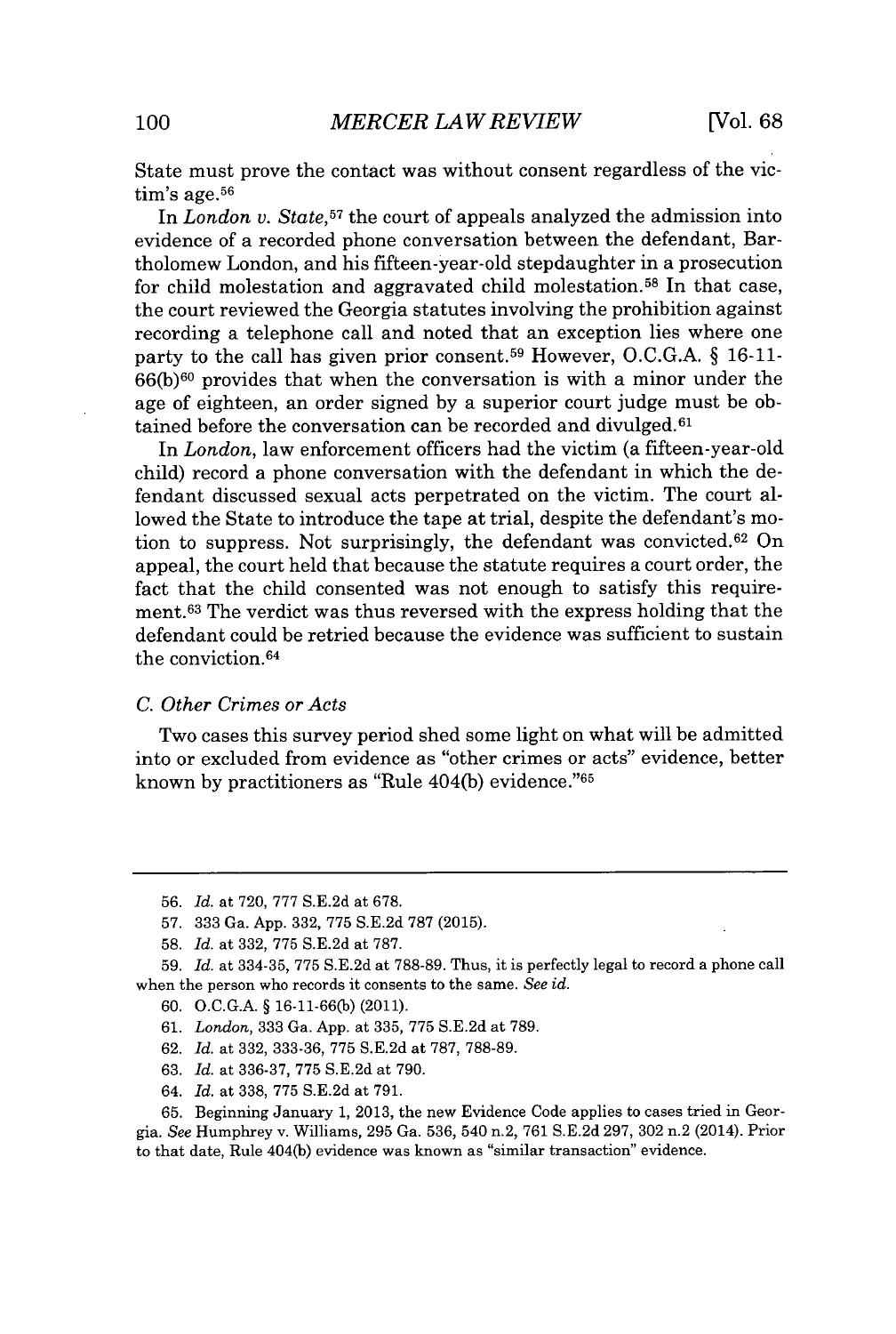In *Brooks v. State*,<sup>66</sup> the supreme court analyzed the admission of "other acts" evidence to prove identity, motive, and course of conduct in a murder case.<sup>67</sup> After a thorough analysis of the three permitted uses of other acts evidence, the court found error and reversed the conviction.<sup>68</sup> The defendant and an accomplice were charged with the malice murder of a security guard during the burglary of vending machines at a meat packing plant at which they were employed. When confronted **by** the security guard, the men tied, the guard up inside a locker room, and the defendant shot him in the back. Prior to trial, the State provided notice that it intended to introduce evidence that the defendant and an accomplice murdered a state trooper in Mississippi in **1983** after escaping from prison and being pulled over in a traffic stop. The state indicated it was introducing the evidence to prove identity, motive, and course of conduct.69

The court reasoned that, under O.C.G.A.  $$24-4-404(b).$ <sup>70</sup> there is a three-part test to determine admissibility:

**(1)** the evidence needs to be relevant to an issue other than bad character; (2) the probative value of the other acts evidence cannot be outweighed substantially **by** its unfair prejudice; and **(3)** there must be sufficient proof to enable the jury to find that the accused committed the other acts.<sup>71</sup>

The court first analyzed the other acts evidence to prove identity and found that "evidence offered to prove identity must satisfy a particularly stringent analysis."<sup>72</sup> It held that, to prove identity, the similarity of the two offenses is the crucial consideration.<sup>73</sup> Basically, the physical similarity must be such that it marks the crime as the handiwork of the accused, or demonstrates a "modus operandi."<sup>74</sup> The court found that the specific dissimilarities of the two crimes, including the fact that they were seven years and hundreds of miles apart, made the prior crime not admissible to prove identity.<sup>75</sup>

- **66. 298** Ga. **722, 783 S.E.2d 895 (2016).**
- *67. Id.* at **722, 783 S.E.2d** at **897.**
- **68.** *Id.* at **725-28, 783 S.E.2d** at **898-900.**
- *69. Id.* at 721-24, **783 S.E.2d** at **897-98.**
- **70. O.C.G.A. §** 24-4-404(b) **(2013).**
- **71.** Brooks, **298** Ga. at 724, **783 S.E.2d** at **898.**
- **72.** *Id.* at **725, 783 S.E.2d** at **898.**
- **73.** *Id.*

**75.** *Id.* at **725-26, 783 S.E.2d** at **899.**

<sup>74.</sup> *Id.*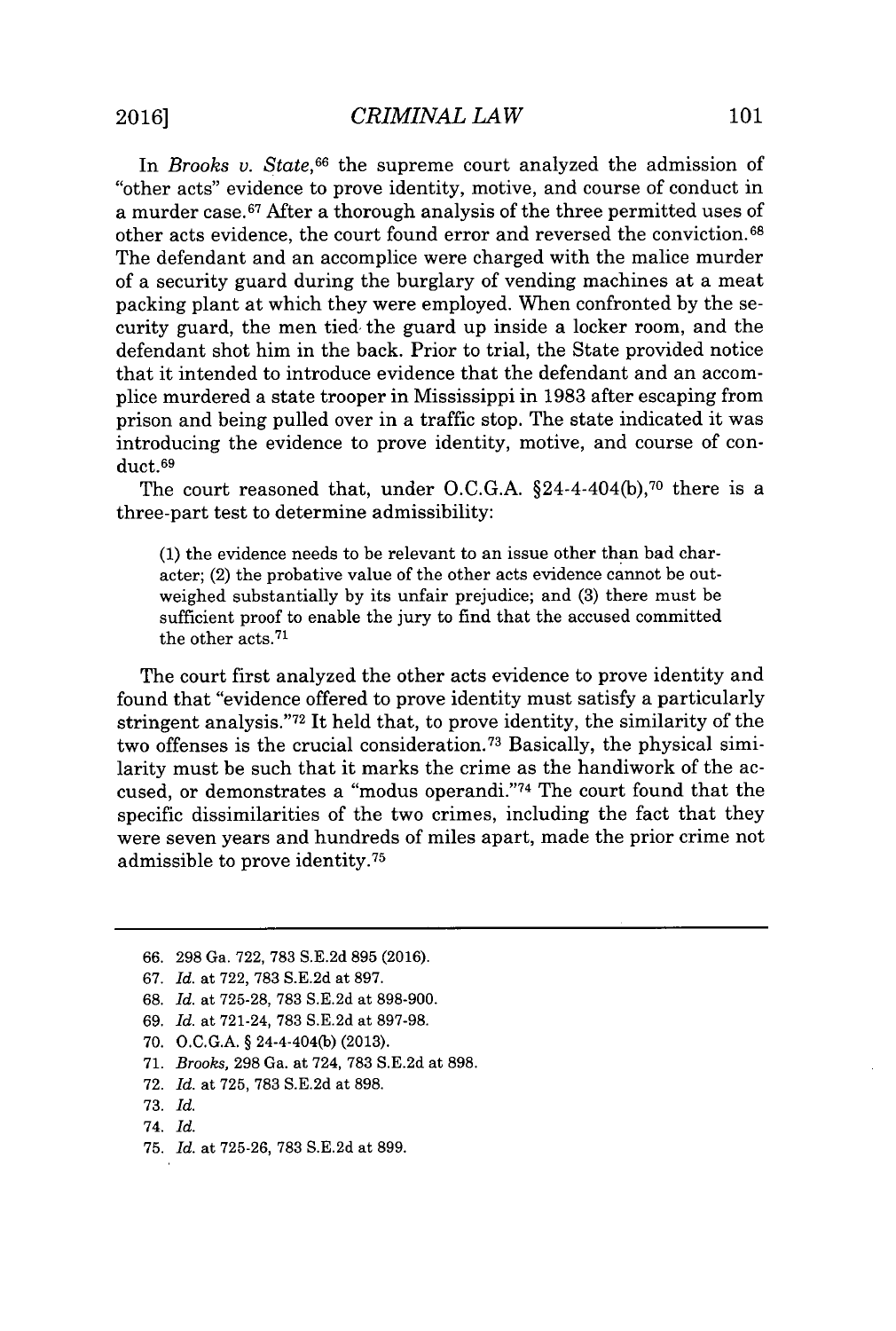The court next turned to motive, holding that overall similarity is not required when motive is at issue.<sup>76</sup> However, to prove motive, extrinsic evidence must be "logically relevant and necessary to prove something other than the accused's propensity to commit the crime charged."<sup>77</sup> The court held that evidence of the **1983** murder did not meet the logically relevant and necessary test, because the **1983** murder of a state trooper during a prison escape is unrelated and unnecessary to prove why the defendant murdered a security guard in the course of a theft.<sup>78</sup>

Lastly, the court looked at course of conduct and held that "'course of conduct' [was] noticeably absent from the list of purposes" in **O.C.G.A. §** 24-4-404(b).<sup>7</sup> 9 Although that list is not exhaustive, "our Court of Appeals has correctly observed that the 'course of conduct' and 'bent-of-mind' exceptions, formerly an integral part of our law of evidence, have been eliminated from the new Evidence Code."80 As a result, the court held it was error for the trial court to admit the extrinsic evidence, and, because the error was prejudicial, the judgment was reversed.<sup>81</sup>

Another case in this period that dealt with other crimes and acts evidence is *Olds v. State.<sup>82</sup>*There, the defendant was convicted for the false imprisonment and battery of a woman with whom he had once been in a relationship. The State offered evidence of two other incidents, during which the defendant assaulted other women to prove "intent" under Rule 404(b), and the court admitted the evidence. <sup>83</sup>

The court then conducted a discussion of Georgia's new Evidence Code and United States Court of Appeals for the Eleventh Circuit decisional law (which interprets the Federal Rules of Evidence) upon which the new evidence code is based.<sup>84</sup> The court then analyzed the three purposes for which evidence may be admitted under Rule 404(b): **(1)** if it is relevant for a particular purpose or "has any tendency to make the existence of any fact that is of consequence to the determination of the action more

**79.** *Id.* at **727, 783 S.E.2d** at **900.**

**83.** *Id.* at **65-66, 786 S.E.2d** at 634. The court noted that the court of appeals relied on *Bradshaw v. State,* **296** Ga. **650, 769 S.E.2d 892 (2015),** in its decision to affirm the trial court's ruling. *Olds,* **299** Ga. at **66, 786 S.E.2d** at 634. The Georgia Supreme Court thus granted certiorari to clarify its previous opinion in *Bradshaw. Id.*

84. *Olds,* **299** Ga. at **69, 786 S.E.2d** at **636.**

*<sup>76.</sup> Id.* at **726, 783 S.E.2d** at **899.**

**<sup>77.</sup>** *Id.* (quoting PAUL **S.** MILICH, GEORGIA **RULES** OF EVIDENCE **§ 11.3,** 244 (2014)).

**<sup>78.</sup>** *Id.* at **726-27, 783 S.E.2d** at **900.**

**<sup>80.</sup>** *Id.*

**<sup>81.</sup>** *Id.* at **727-28, 783 S.E.2d** at **900.**

**<sup>82. 299</sup>** Ga. **65, 786 S.E.2d 633 (2016).**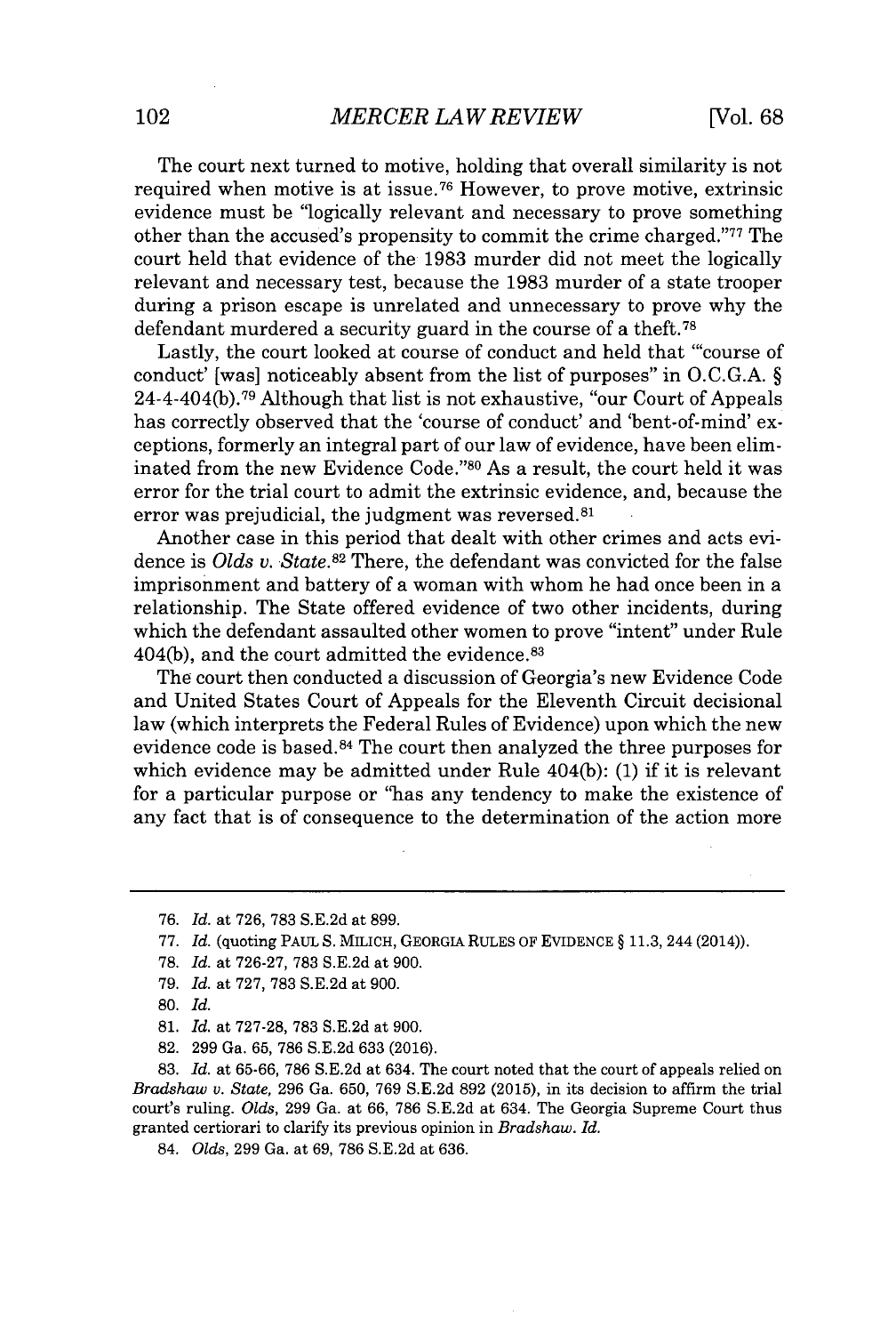probable or less probable than it would be without the evidence;" (2) "relevant evidence may be excluded if its probative value is substantially outweighed **by** the danger of unfair prejudice;" and **(3)** evidence will be admitted if it is "sufficient to permit a jury to conclude **by** a preponderance of the proof that the person with whom the evidence is concerned actually committed the other acts in question."85

The court then observed that its previous holding was based on an analysis of federal conspiracy cases, while the current case was not.<sup>86</sup> Because, the court reasoned, intent is nearly always at issue in a federal conspiracy case, it may or may not have sufficient probative value (that is not substantially outweighed **by** its prejudicial impact) in a non-conspiracy case to satisfy the three requirements of the Rule  $404(b)$  test.<sup>87</sup> The case was thus remanded to the court of appeals to engage in the proper three-prong analysis under Rule 404(b).<sup>88</sup>

#### *D. Inadequacy of Interpreter*

One case in this period, *State v. Tunkura*<sup>89</sup> underscores the importance of an interpreter translating correctly. After his first trial resulted in a mistrial, Tunkara, who needed a Soninke interpreter, was retried.<sup>90</sup> At the second trial, a different, non-certified interpreter was used. At some point, the defense attorney became aware the interpreter was giving Tunkara misleading information, and he moved for a mistrial, which was denied.<sup>91</sup> The trial judge denied the request because Tunkara "appeared to understand the proceedings."<sup>92</sup>

After being convicted of murder and aggravated assault, Tunkara filed a motion for new trial, which was granted **by** the trial court on the basis that "there was a complete breakdown of **.** . **.** what was transpiring at trial due to the interpreter and this prejudiced" the defendant.<sup>93</sup> In fact, the trial court found that Tunkara did not understand what was going on at trial and "the principles of justice and equity" required he be granted a new trial.<sup>94</sup>The State actually appealed this ruling, and the

- **88.** *Id.* at **77-78, 786 S.E.2d** at 642.
- **89. 298** Ga. **488, 782 S.E.2d 278 (2016).**
- **90.** Soninke is spoken **by** a tribe in West Africa.

**91.** *Tunkara,* **298** Ga. at 489, **782 S.E.2d** at **279.** The inaccuracies culminated in Tunkara believing the murder weapon had his blood on it, rather than that of the victim. *Id.* **92.** *Id.*

**93.** *Id.* at 489-90, **782 S.E.2d** at **279.**

94. *Id.* at 490, **782 S.E.2d** at **280.**

**<sup>85.</sup>** *Id.* at **69-70, 786 S.E.2d** at **636-37.**

**<sup>86.</sup>** *Id.* at **73, 786 S.E.2d** at **639.**

**<sup>87.</sup>** *Id.* at **73-76, 786 S.E.2d** at 639-41.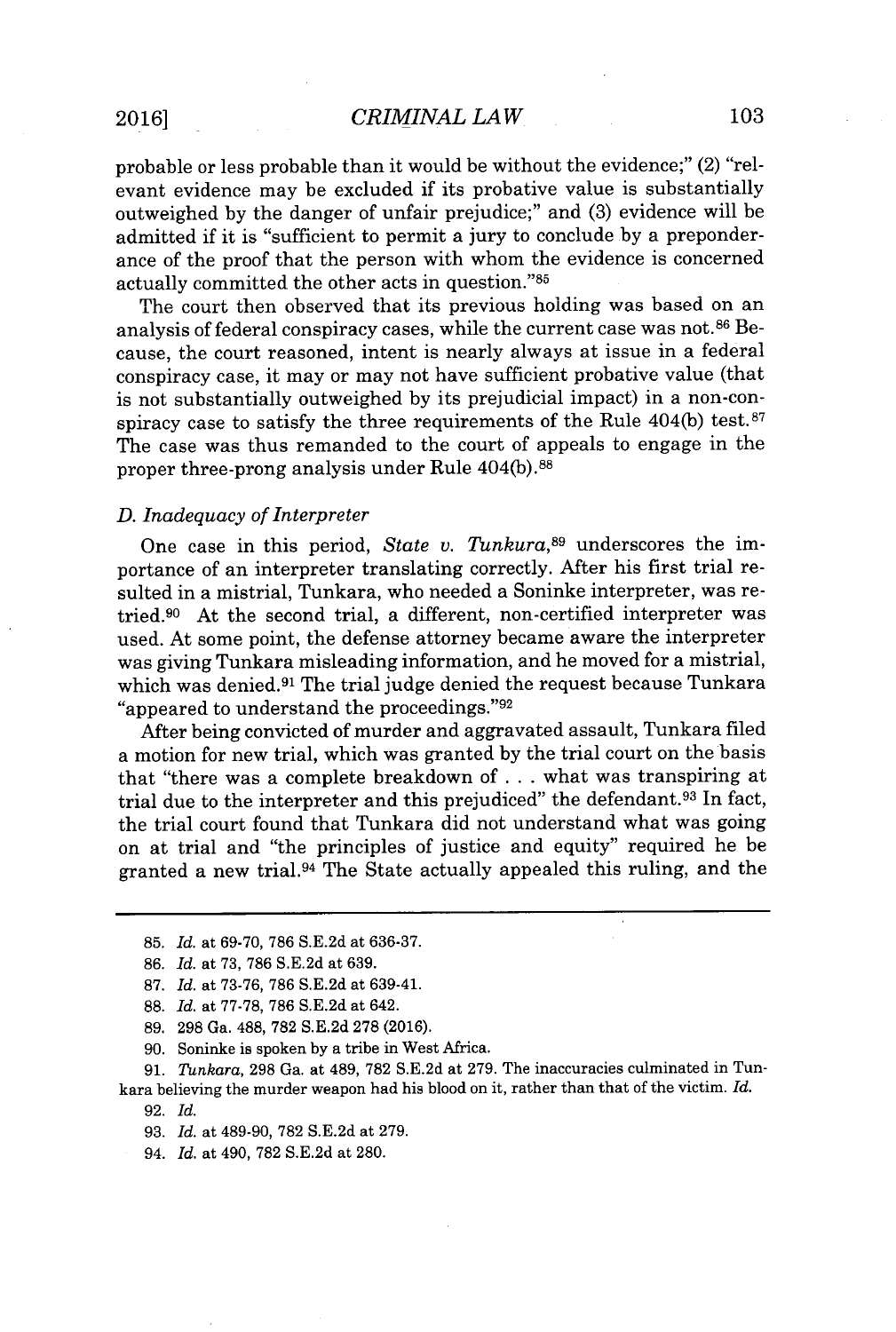supreme court affirmed.<sup>95</sup> Again, the defendant having "appeared to understand" did not satisfy the supreme court, and the decision from the court of appeals ordering a new trial was affirmed.<sup>96</sup>

## *E. Sexual Predator Classification Implicates Due Process*

On March 21, **2016,** the supreme court considered whether due process requirements apply to a person whom the state seeks to have classified as a "sexually dangerous predator" under the Georgia sexual offender laws.<sup>97</sup> Basically, the defendant, Gregory, broadcast images on the internet to a teenage girl and was convicted of obscene internet contact with a child.<sup>98</sup> Under the sex offender laws, obscene internet contact with a child is a "dangerous sex offense," and Gregory's conviction renders him a sexual offender.<sup>99</sup>

The sex offender laws require everyone convicted of a dangerous sex offense after July **1, 1996** to register annually with the sheriff of his county of residence.<sup>100</sup> As fully discussed in *Gregory*, the sex offender registration requirements often prohibit an offender "from residing within **1,000** feet of a child care facility, church, school, or 'area where minors congregate."<sup>'101</sup> The law requires the Sexual Offender Registration Review Board (the Board) to "assess the likelihood that [an offender] will engage in another crime against a victim who is a minor or a dangerous

*99. Gregory,* **298** Ga. at **676-77, 784 S.E.2d 394-95.** *See also* **O.C.G.A. §§** 41-1- 12(a)(10)(B), (a)(20)(A) (Supp. **2016).**

*100. Gregory,* **298** Ga. at **678-79, 784 S.E.2d** at **395-96.** The sheriffs are required to keep the lists and make them available for inspection **by** the public, and they also must submit the lists to the G.B.I which, in turn, furnishes the same to schools, and daycare and longterm child care facilities. *Id.*

*101. Id.* at **679, 784 S.E.2d** at **396.** '"Area[s] where minors congregate' includes 'all public and private parks and recreation facilities, playgrounds, skating rinks, neighborhood centers, gymnasiums, school bus stops, public libraries, and public and community swimming pools."' *Id.* at **679** n.11, **784 S.E.2d** at **396** n.11 (quoting **O.C.G.A. §** 41-1-12(a)(3) (Supp. **2016)).**

**<sup>95.</sup>** *Id.* at 490-91, **782 S.E.2d** at **279-80.**

*<sup>96.</sup> Id.* at 491, **782 S.E.2d** at **280.**

**<sup>97.</sup>** Gregory v. Sexual Offender Registration Rev. Bd., **298** Ga. **675, 784 S.E.2d 392 (2016); O.C.G.A. §** 42-1-12 to **-19** (2014 **&** Supp. **2016).**

*<sup>98.</sup> Gregory,* **298** Ga. at **676, 784 S.E.2d** at 393-94. Obscene internet contact with a child is a felony offense, and Gregory received a term of probation under the First Offender Act. *See* **O.C.G.A. §** 42-8-60 to **-66** (2014 **&** Supp. **2016).** He violated his probation two years later and was adjudicated guilty and sentenced to imprisonment and probation. *Gregory,* **298** Ga. at **676** n.6, **784 S.E.2d** at 394 n.6.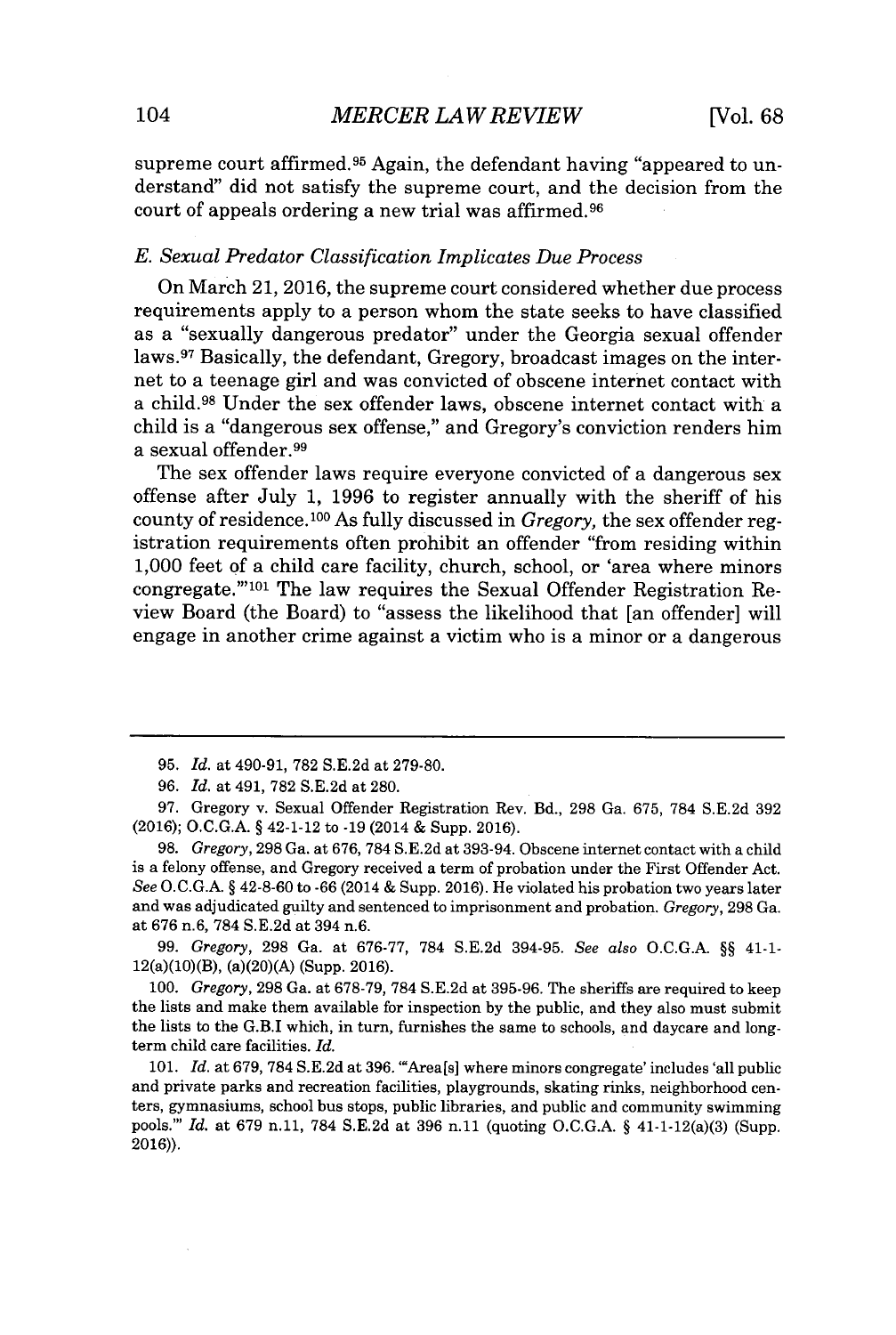sexual offense **.** . **.** and to classify sexual offenders according to that assessment."<sup>102</sup>

The opinion goes on to note that there are three classifications: Level **I,** Level II, and sexually dangerous predator.103 It further notes that offenders classified as Level II or as sexually dangerous predators can petition for a reevaluation and can submit documentary evidence in support thereof (such as psychological testing, psychotherapy treatment notes, affidavits, etc.), but there is no provision for a hearing in connection with the Board's reevaluation.<sup>104</sup> Alternatively or additionally, offenders classified as Level II or as sexually dangerous predators may seek judicial review of their classifications and likewise may submit documentary evidence in support.<sup>105</sup> Within the rubric of judicial review, there is a provision for the court to hold a full evidentiary hearing upon request of the petitioner, but that provision is permissive rather than mandatory (i.e. the court may hold a hearing to determine the issue of classification). <sup>106</sup>

In the instant case, after the defendant committed another sexual offense sufficient to have his first offender status revoked, the Board classified him as a sexually dangerous predator.<sup>107</sup> The defendant filed a petition for reevaluation, which was denied, and then he sought judicial review. Although he specifically requested a hearing, he was not given one **by** the court, which subsequently affirmed the decision of the Board.10<sup>8</sup>

*104. Gregory,* **298** Ga. at **681-84, 784 S.E.2d** at **397-98. A** sexually dangerous predator is subject to additional requirements and restrictions, most notably having to submit to electronic monitoring and tracking of his person for the rest of his life and having to pay the costs for the same. **O.C.G.A. §** 42-1-14(e) (2014 **&** Supp. **2016).** They additionally have to register with the sheriff more frequently and are subject to more stringent employment restrictions. **O.C.G.A. §** 42-1-14(f) (2014 **&** Supp. **2016); O.C.G.A. §** 42-1-15(c)(2) (2014).

*105. Gregory,* **298** Ga. at **682, 784 S.E.2d** at **397.**

**106.** *Id.* at **682, 784 S.E.2d** at **397-98.**

**107.** *Id.* at 684, **784 S.E.2d** at **399.** Gregory was arrested for public indecency for exposing himself at a public swimming pool, his first offender status was revoked, and he was adjudicated guilty and sentenced to imprisonment followed **by** probation. *Id.* at **676** n.6, **784 S.E.2d** at 394 n.6.

**108.** *Id.* at 684, **784 S.E.2d** at **399.** Gregory did, however, submit documentary evidence in his favor. *Id.*

*<sup>102.</sup> Gregory,* **298** Ga. at **680, 784 S.E.2d** at **396.**

*<sup>103.</sup> Id.* Level **I** signifies the offender is a low offense risk for future sexual offenses, Level II (the default classification) means the offender is an intermediate risk for future sexual offenses, and a sexually dangerous predator indicates the offender is a risk for perpetrating future sexual offenses. *Id.;* **O.C.G.A. §§** 41-1-12(a)(12), (a)(13), (a)(21)(B) (Supp. **2016).**